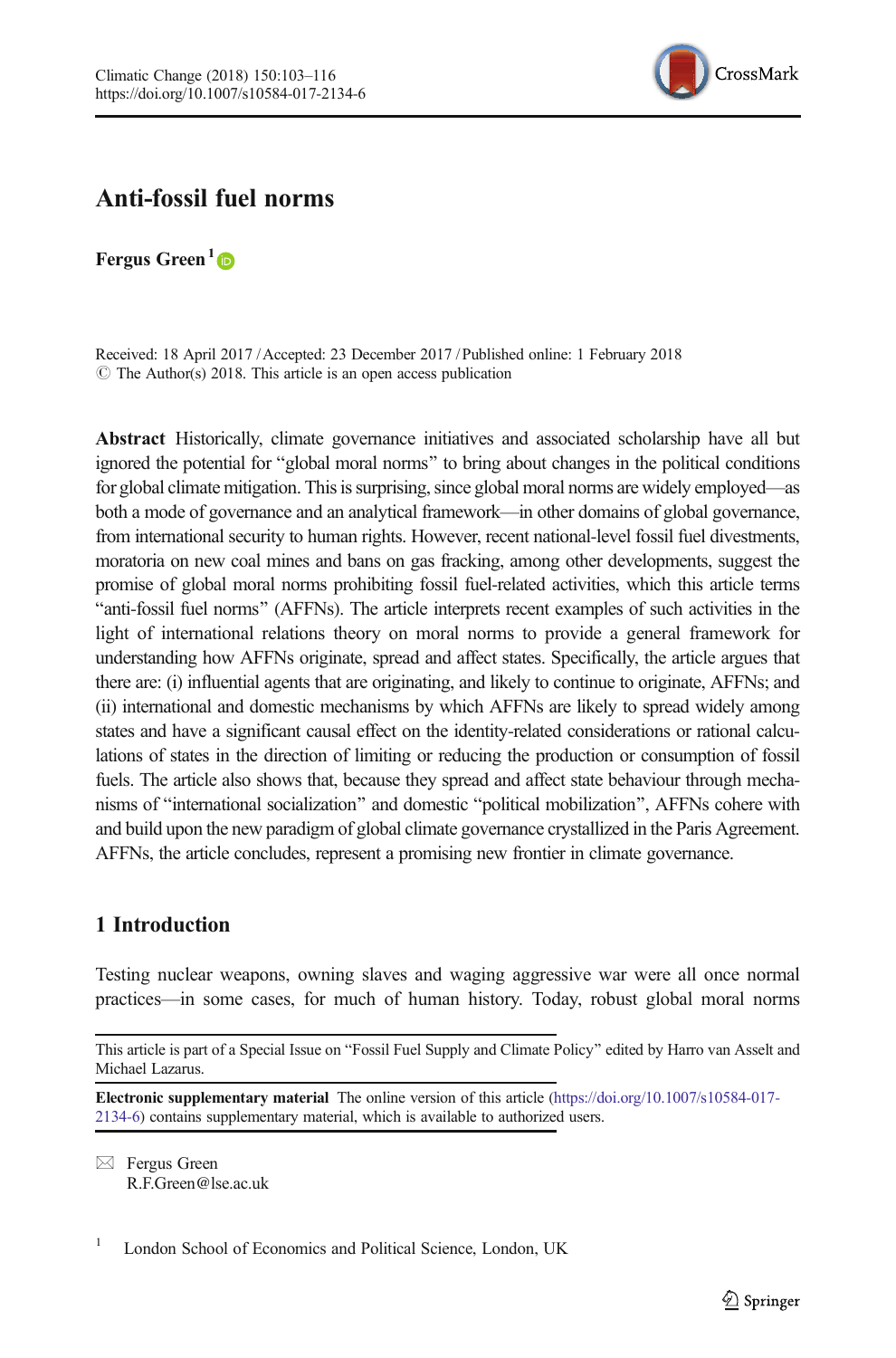socially condition states and their citizens to see these practices as morally wrong, and to regulate them accordingly. What prospect is there for the exploitation of fossil fuels to meet the same fate?

Not long ago, the prospect might have seemed fantastical. But recent national-level fossil fuel divestments,<sup>1</sup> commitments to phase out coal-fired power stations,<sup>2</sup> moratoria on new coalmines<sup>3</sup> and bans on gas fracking<sup>4</sup> suggest otherwise. These and other recent political and policy developments concerning fossil fuels can usefully be interpreted—in the light of international relations theory on global moral norms—as practices that instantiate what I call Banti-fossil fuel norms^ (AFFNs). AFFNs, I argue, constitute a promising new frontier in climate governance (construed broadly as authoritative social steering toward a collective climate change goal: cf. Andonova et al. [2009](#page-11-0); Gunningham [2017a](#page-12-0), 316).

A norm is a standard of appropriate behaviour that is expected of an agent with a particular identity (Finnemore and Sikkink [1998](#page-12-0), 891). A *global moral norm* is a norm that (i) pertains to states and globally significant non-state actors (such as international organizations and multinational corporations) and (ii) originates from concerted attempts to change what counts as appropriate behaviour for those agents in line with a conception of justice or ethics. Especially relevant to the present article are global moral norms whose moral-normative content consists in the direct prohibition of some action, process or product—for example, the construction of new coalmines. These features distinguish the kind of norms with which I am concerned from various related ideational phenomena. First, their moral content distinguishes them from social norms whose content is merely conventional/customary. Second, their global scope, and their focus on states and globally significant non-state actors, distinguishes them from norms with merely local scope and/or applicable to other kinds of actors. Third, their deontic content distinguishes them from merely conceptual phenomena in the international climate regime (e.g. Bsustainable development^). Fourth, their specific focus on direct prohibition distinguishes them from the more abstract, less determinate normative theories and principles that have been extensively analyzed by philosophers, international lawyers and climate policy scholars (e.g. "climate justice", "common but differentiated responsbilities").<sup>5</sup>

The potential role of global moral norms (of the kind with which I am concerned) as a mode of climate governance has been almost entirely neglected by scholars.<sup>6</sup> For example, it is not covered in either the "International Cooperation" chapter of the IPCC's Working Group III report (Stavins et al. [2014](#page-13-0)) or the 600-page Research Handbook on Climate Governance (Bäckstrand and Lövbrand [2015\)](#page-11-0). This neglect is probably partly explained by the way the international climate regime has evolved (see Online Resource 1). Nonetheless, the neglect is striking.

Following the literature on how global moral norms originate, spread and effect change, I argue that there are (i) influential agents that are *originating*, and likely to continue to originate, AFFNs (Section [2\)](#page-2-0); and (ii) domestic and international processes by which AFFNs are likely

 $\frac{1}{2}$  See, e.g., Osborne [\(2017](#page-13-0)). <sup>2</sup> See the Powering Past Coal Alliance (Government of Canada [2017](#page-12-0)), discussed in Section 3.2.1, below.

<sup>&</sup>lt;sup>3</sup> See Blondeel and Van de Graaf [\(2018\)](#page-11-0).

<sup>4</sup> See <https://keeptapwatersafe.org/global-bans-on-fracking/>.

<sup>&</sup>lt;sup>5</sup> That said, AFFNs are related in various ways to some of these other kinds of ideational phenomena (see Online Resource 1).

 $6$  Exceptions include a number of contributions to a special issue of Law & Policy on fossil fuel divestment, published in October 2017 (see especially Gunningham [2017a](#page-12-0), [2017b](#page-12-0)). Before that, the potential value of developing new climate-related global moral norms was discussed in Raymond et al. ([2014](#page-13-0)) and mentioned briefly by Caney ([2014](#page-11-0), 137–38) and Drahos and Downie ([2016](#page-12-0), 7). See also Blondeel and Van de Graaf ([2018](#page-11-0)).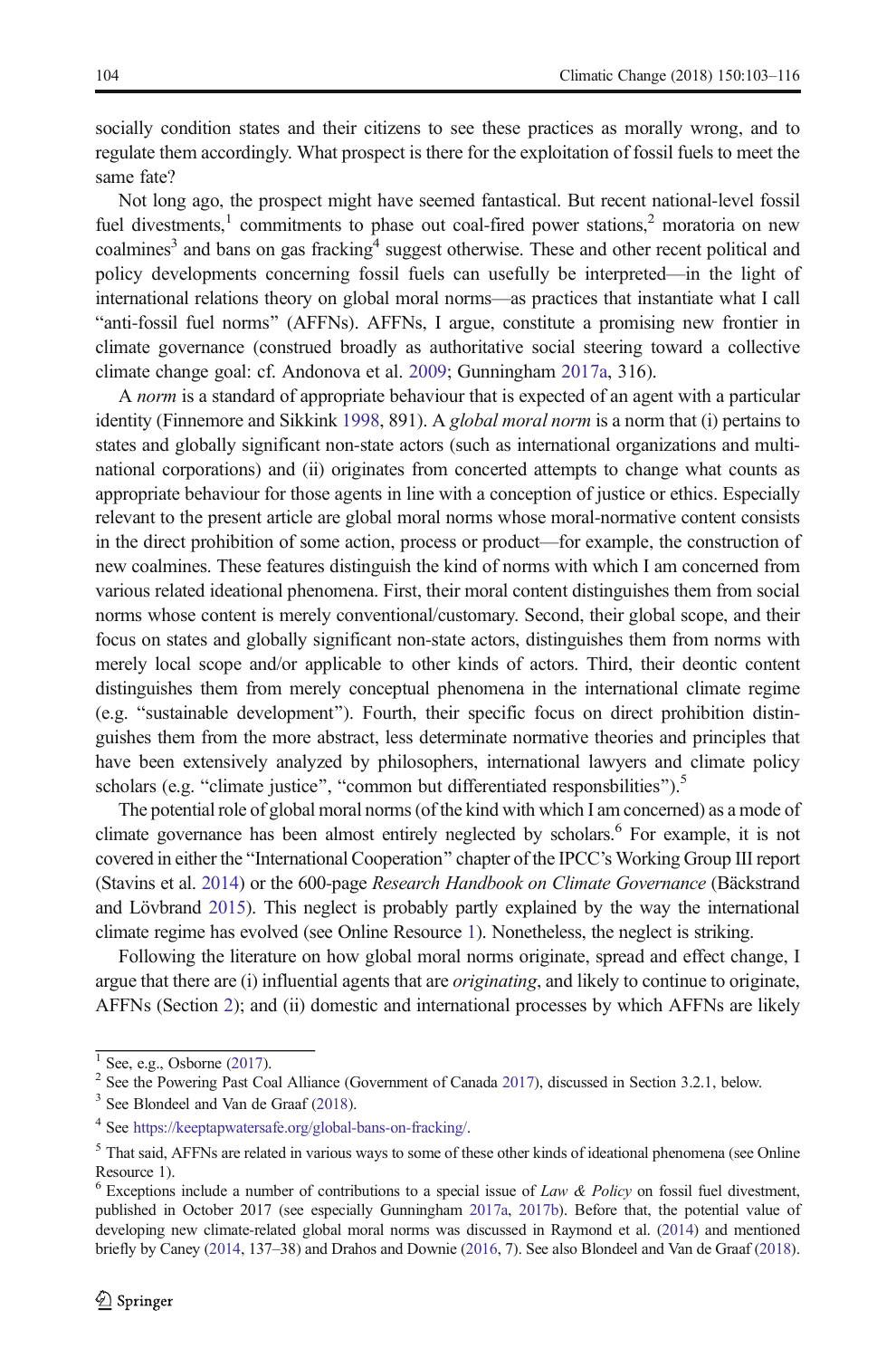<span id="page-2-0"></span>to *spread* widely among states and have a significant causal *effect* on the identity-related considerations or rational calculations of states in the direction of limiting or reducing the production or consumption of fossil fuels (Section [3](#page-3-0)). These processes are, respectively, domestic "political mobilization" (Section [3.1](#page-4-0)) and "international socialization" (Section [3.2](#page-7-0)).

Political mobilization and international socialization processes are, it so happens, central to the "new global climate governance approach" crystallized in the Paris Agreement (Falkner [2016](#page-12-0), 1108), which marks a critical departure from previous international attempts to govern the climate using hierarchical mechanisms involving enforceable incentives, including regulatedmarket mechanisms, as exemplified by the Kyoto Protocol. Because of this change in the international climate policy paradigm, along with innovation in energy systems and shifts in the interests of powerful states, global structural conditions are more conducive to the spread of AFFNs than they were even at the beginning of this decade, let alone in the 1990s or 2000s. This structural context is discussed further in the online supplement (Online Resource 1), which provides useful background to the main claims advanced in this article.

Methodologically, this article's contribution is theoretical. Its main claims add up to a general model or framework for explaining how AFFNs originate, spread and affect states and how they are likely to do so in future. Accordingly, my claims are primarily supported by reference to established theory; providing detailed empirical support is beyond the scope of the article. However, illustrative evidence from recent political behaviour concerning fossil fuels, discussed throughout the paper, enhances the plausibility of these claims, which can be used as testable hypotheses in future systematic empirical work. Given the historical neglect of moral norms in climate governance research, it is hoped that this contribution will open up a valuable new frontier in research on both climate governance and international norms, and also help AFFN proponents to reflect critically on their practices.

## 2 The emergence of AFFNs: norm entrepreneurs and norm champions

Global moral norms are often originated by *norm entrepreneurs*—typically individuals who are highly motivated to overcome a perceived injustice/problem and who work through an organizational platform (such as an NGO, a social movement, or an international organization) to get a new standard of behaviour normalized in the international system (Finnemore and Sikkink [1998,](#page-12-0) 895–901).<sup>7</sup> The existing (unjust/problematic) practice that norm entrepreneurs seek to change will, by definition, be "normal" and subject to its own "logics of appropriateness^ (March and Olsen [1996](#page-13-0)), around which various interests have coalesced. Accordingly, norm entrepreneurs must challenge those existing logics and interests using creative tactics (Finnemore and Sikkink [1998,](#page-12-0) 897).

Norm entrepreneurs can be distinguished from "norm champions"—enthusiastic early adopters of a norm who pressure others to adopt the norm (Fitzsimmons  $2009$ ).<sup>8</sup> Norm champions can be state or non-state actors and can operate via domestic or international channels (cf. Finnemore and Sikkink [1998](#page-12-0), 902; Fitzsimmons [2009,](#page-12-0) 12). Norm entrepreneurs and champions often become linked through "transnational advocacy networks" that agitate for normative change at multiple levels (Keck and Sikkink [1998\)](#page-12-0).

<sup>7</sup> Norm entrepreneurs could also be public officials working through a state, though this is atypical.

 $8$  Finnemore and Sikkink [\(1998,](#page-12-0) 902) call them "agents of socialization". The distinction between norm entrepreneurs and norm champions is not especially important in practice—both are "agents of socialization".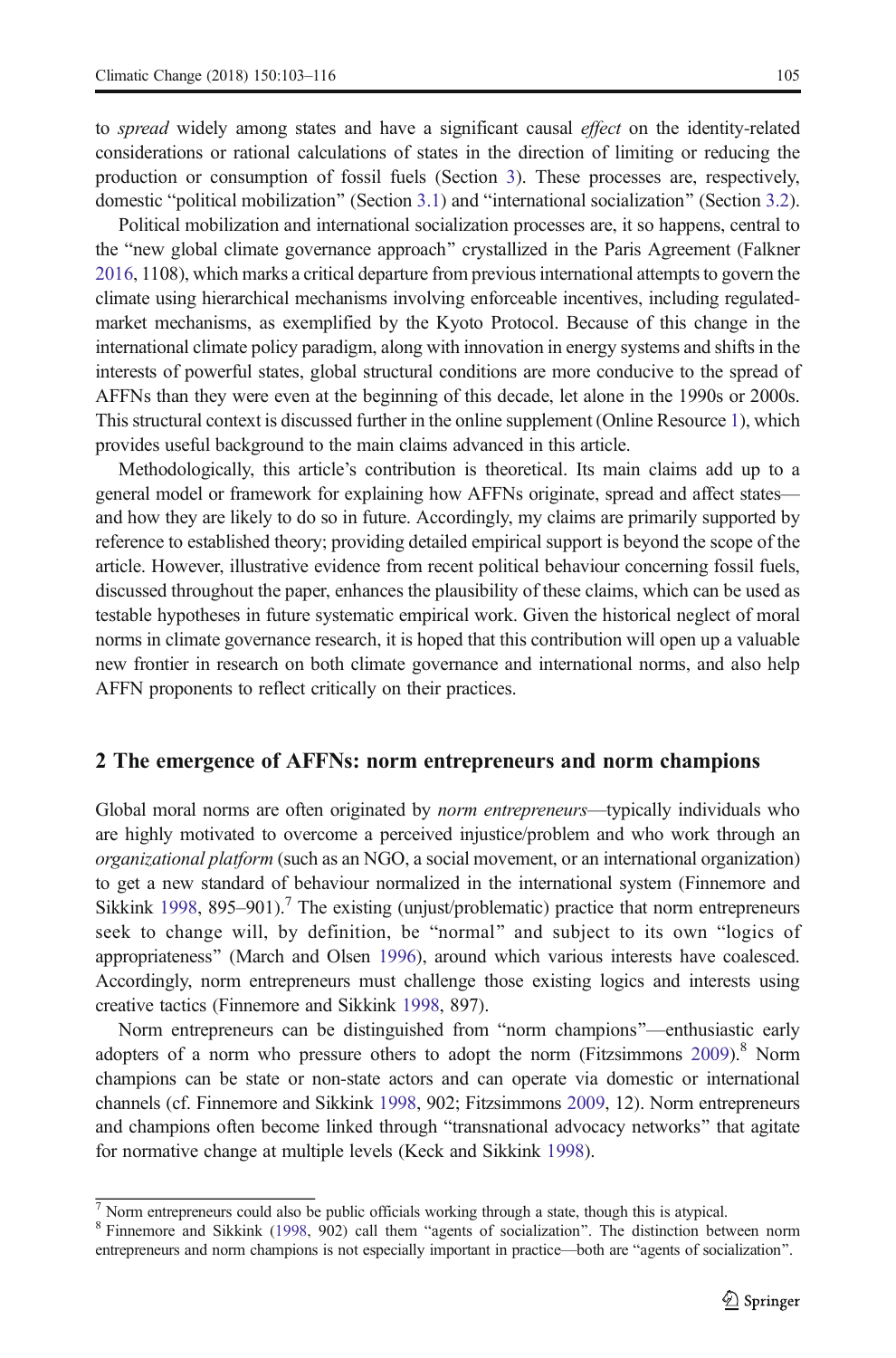<span id="page-3-0"></span>AFFNs have to date originated from or been advocated by at least four kinds of norm entrepreneurs or champions. They have mostly originated from individuals and organizations within *civil society* in the years following the failed Copenhagen climate conference (see Online Resource 1). An example is the prominent environmental activist, Bill McKibben (see Schifeling and Hoffman [2017](#page-13-0)). Motivated by a conviction that building a social movement by mobilizing moral outrage against fossil fuel companies is likely to be more politically effective than previous climate efforts (McKibben [2012\)](#page-13-0), McKibben sparked the social movement campaigning for fossil fuel divestment and has championed protest action against new fossil fuel infrastructure. Anti-fossil fuel initiatives are increasingly being endorsed by other, more mainstream elites and organizations within civil society.<sup>9</sup> Pope Francis, for example, endorsed phasing out fossil fuels in his encyclical, Laudato Si′ [\(2015,](#page-13-0) para. 165).

International organizations and their senior executive officers are also originating and championing AFFNs, including the IMF (Herbst-Bayliss [2016\)](#page-12-0), World Bank (E. King [2014\)](#page-12-0) and OECD (Gurría [2015](#page-12-0)). Numerous *state leaders* have emerged in recent years as AFFN champions. For example, former President Tong of Kiribati wrote to world leaders requesting support for a global moratorium on new coalmines, $10$  and former US President Obama initiated numerous domestic and international policy initiatives directly targeting fossil fuels. Finally, many *subnational governments* have championed AFFNs, such as bans on unconventional gas "fracking" in their jurisdictions.<sup>11</sup> The structural factors analyzed in Online Resource 1 help to explain why these kinds of actors came to advocate AFFNs. Judging by their recent activity, it seems likely that these kinds of agents will continue to originate and champion AFFNs (see also Cheon and Urpelainen [2018\)](#page-11-0).

## 3 The spread and effects of AFFNs

I turn now to establishing my claims that AFFNs are likely to spread widely among the international system and have a significant causal effect on the identity-related considerations or rational calculations of states in the direction of limiting or reducing the production or consumption of fossil fuels.

The key theoretical concept used here is the *feedback effect*, which can be defined, for present purposes, simply as an effect that a given political intervention has on a political variable which, in turn, is a cause of a relevant future effect. The political variables could be structural phenomena like institutions, resource distributions and available technology, or agential phenomena like the identities, values, and preferences of agents. The "policy feedback" effect" is a theoretical construct widely employed by political scientists to explain how policy interventions are not only the effects of (past) politics, but also the causes of (future) politics and hence (future) policy outcomes (see, e.g., Pierson [1993\)](#page-13-0). A policy intervention can have "positive" feedback effects, reinforcing the direction of the original change over time and/or "negative" feedback effects, causing political counter-reactions that work against the original change (Pierson [1993](#page-13-0)). Policy feedback effects are beginning to be employed insightfully by political scientists working on the politics of climate policy (e.g. Lockwood [2013;](#page-13-0) Urpelainen

 $9$  See, e.g., Gunningham [\(2017a](#page-12-0), 318-19) (on divestment); and <http://www.nonewcoalmines.org.au/> (on the "no new coalmines" norm). 10 President Tong's letter is available from [http://www.nonewcoalmines.org.au/president\\_of\\_kiribati.](http://www.nonewcoalmines.org.au/) 11 See [https://keeptapwatersafe.org/global-bans-on-fracking/.](https://keeptapwatersafe.org/global-bans-on-fracking/)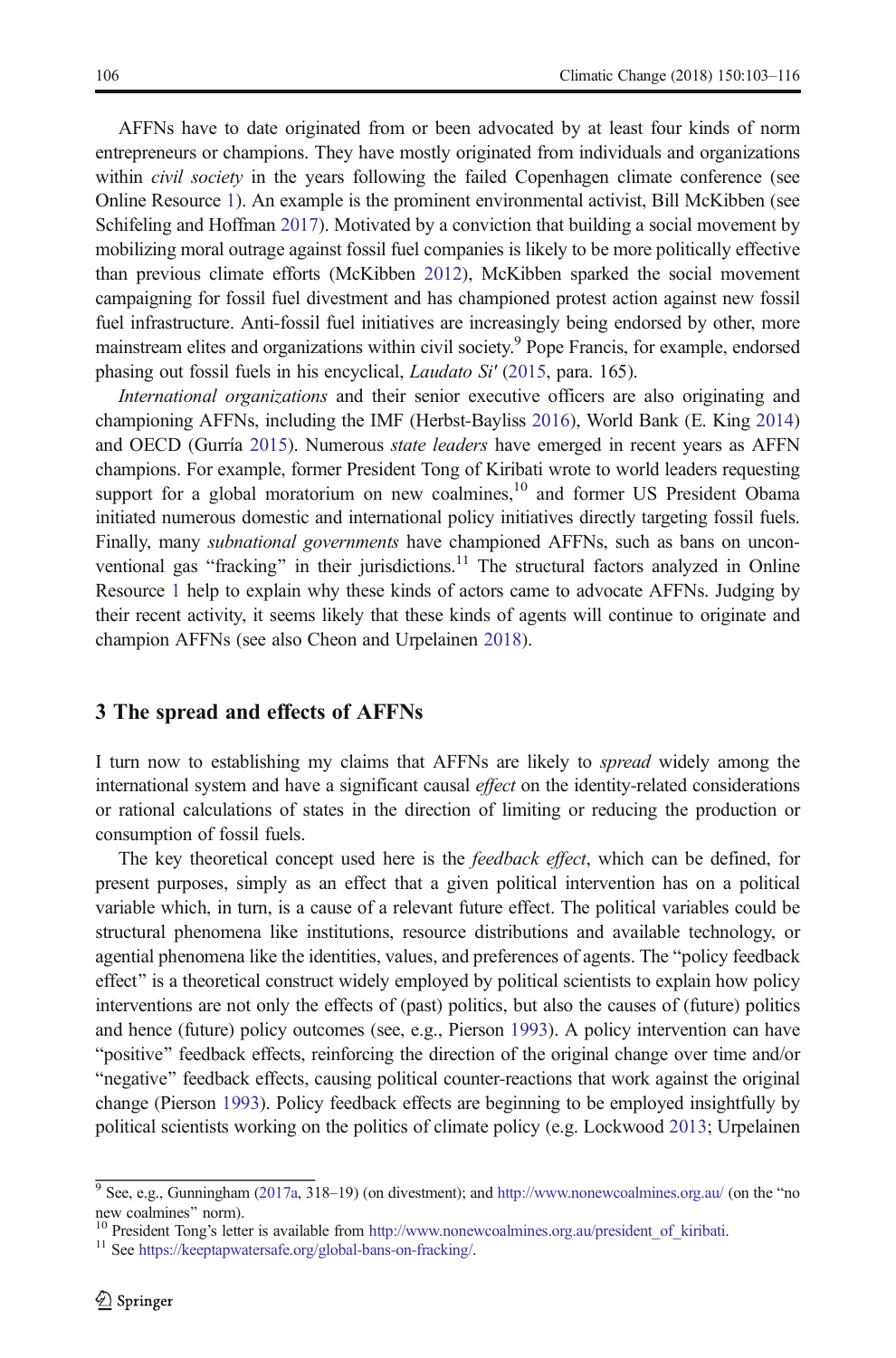<span id="page-4-0"></span>[2013](#page-13-0)). But it is not only *policy* interventions that have feedback effects: norms also exhibit complex dynamics that can appropriately be analyzed in terms of feedback effects. The below discussion explicates the generic processes by which AFFNs are likely to have positive feedback effects.

## 3.1 Pressure from within: political mobilization by domestic civil society

I first consider how AFFNs are likely to spread and affect states via political mobilization by domestic civil society actors seeking to influence the state in which they operate.

Scholars of domestic social movements have recognized that political mobilization can affect the rational (e.g., electoral) calculations of a state's government and political parties in ways that make it more likely that the state will adopt climate policies (McAdam [2017](#page-13-0); Nulman [2015\)](#page-13-0). Bomberg defines political mobilization as "galvanizing resources and people to participate actively" in politics (Bomberg [2012](#page-11-0), 408). She argues that, to influence climate policy successfully, mobilization requires awareness-raising, alliance-building and multi-level network-formation. Recently, increasing scholarly attention within the literature on norms has been paid to the (counter-)mobilization of groups opposed to new moral norms and the effects of such conflict on the norm's content and diffusion (see Online Resource 1, Sec. 1). Domestic anti-fossil fuel activists will undoubtedly continue to face fierce resistance from powerful opponents protecting an entrenched status quo—not least the fossil fuel industry—with respect to all elements of political mobilization. Accordingly, analysis of domestic mobilization processes must take into account these oppositional dynamics, too.

Civil society activism built around AFFNs, I argue, is likely to be more effective with respect to each of these three elements of political mobilization, and to undermining opponents' counter-mobilization, compared with similar activism focused on climate change per se. Consequently, AFFN-related activism is more likely to increase electoral incentives for governments to limit or reduce fossil fuel production or consumption.

## 3.1.1 Awareness-raising and framing

In order to raise awareness and attract wide public support for their cause, global moral norms must be compellingly "framed" by norm entrepreneurs/champions (Finnemore and Sikkink [1998](#page-12-0); Gauri [2012](#page-12-0)). Generally, the literature on norm framing overlaps extensively with the literature on "collective action framing" by social movements (Benford and Snow [2000](#page-11-0)) and, in this context, the interdisciplinary literature on climate-related framing/communication (Corner et al. [2014](#page-12-0); van der Linden et al. [2015](#page-13-0); Moser [2016\)](#page-13-0). Synthesizing from these literatures, three findings about the links between framing and political mobilization are pertinent. Frames are likely to be more resonant where they are:

- (i) Intuitively plausible to lay audiences, in that they appeal to common sense understandings of (a) facts/reality (e.g., personal experience and simple facts, rather than requiring complex cognitive tasks or technical expertise) and (b) values/morality (e.g., values that are widely-shared and intuitive, rather than narrowly-shared and requiring complex utilitarian calculations);
- (ii) Relevant to the audience's everyday concerns and priorities; and
- (iii) Delivered by messengers perceived by the target audience to be credible and in an authoritative forum or context relevant to that audience.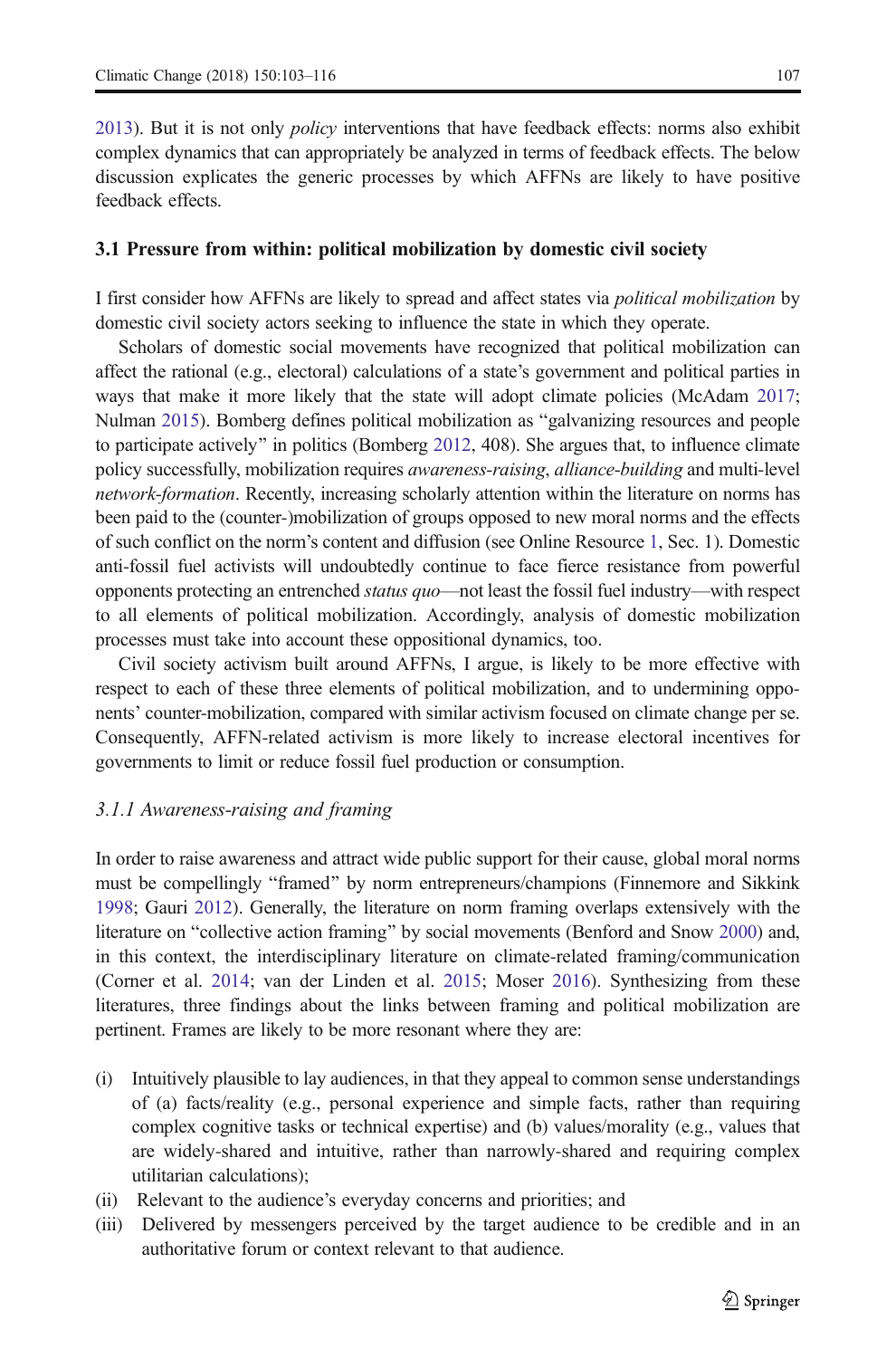Motivating more engaged forms of participation in collective action (such as participation in protests and other social movement activities) is likely to additionally require frames that trigger intense emotions such as moral indignation or pride (Jasper [2011](#page-12-0)).

Based on these insights, AFFNs have the potential to be more effective at engaging the lay public than the kinds of *climate change* norms historically appealed to by climate activists and embedded in UN treaties (see Section [1](#page-0-0) and Online Resource 1).

First, AFFNs are amenable to framing using clear and simple language. Fossil fuels and associated infrastructure are readily understood by lay audiences. In contrast, concepts such as greenhouse gases, " $2^{\circ}$ C average warming", and "350 ppm" are abstract, technical constructions not readily grasped by laypersons (Gauri [2012](#page-12-0), 11). Moreover, the prohibitionary AFFNs with which I am concerned are straightforward deontological imperatives, whereas grasping climate change goals typically requires cognitively demanding forms of ethical reasoning, such as utilitarian calculation or the resolution of multiple conflicts among rights and duties (Green [2017](#page-12-0)). These features make the empirical and moral messages associated with AFFNs more intuitively plausible (e.g., "coal kills: no new coalmines!").

Second, AFFNs ameliorate a major challenge faced by climate campaigners: the harms caused by climate change are causally complex and (perceived to be) remote from their cause in time and space (van der Linden et al. [2015\)](#page-13-0). The production, transport and consumption of fossil fuels, however, in addition to causing climate change, cause and are popularly associated with a range of other harms. These may include adverse local environmental, health and social impacts, corruption, repressive governance practices, human rights abuses, energy insecurity, and economic volatility. Most of these harms affect communities temporally and physically proximate to the cause and in a direct and causally obvious, often physical way. These features make the impacts of fossil fuel activities easier to understand, more intuitively morally wrong, more relevant to the everyday concerns and priorities of target audiences, more likely to trigger feelings of indignation among diverse groups, and ultimately more likely to motivate engaged forms of social movement participation, compared with the impacts of climate change.

Third, AFFNs personalize the causes of climate change, thus strengthening the intuitiveness of their moral wrongness and more readily triggering feelings of indignation, compared with a climate change frame. As Keck and Sikkink note, "problems whose causes can be assigned to deliberate (intentional) actions of identifiable individuals are amenable to advocacy network strategies [including political mobilization] in ways that problems whose causes are irredeem-ably structural are not" (Keck and Sikkink [1998](#page-12-0), 27). One of the reasons that climate change is not psychologically salient is precisely that its cause is (perceived to be) structural: it is (commonly framed as) an unintentional side-effect of the everyday actions of billions of people. So understood, it lacks an identifiable causal agent intending the kind of wrongdoing that automatically violates our moral intuitions (Markowitz and Shariff [2012,](#page-13-0) 244). Anti-fossil fuel initiatives, by contrast, help to concentrate moral pressure on the largest culprits of climate change, which makes such initiatives more effective at inspiring public anger/indignation (McAdam [2017,](#page-13-0) 204). Indeed, this is a key factor motivating AFFN entrepreneurship, especially the divestment movement (Gunningham [2017b](#page-12-0), 378). As Bill McKibben has put it, "movements require enemies" and "the fossil-fuel industry ... is Public Enemy Number One", noting that just six of the largest listed oil and gas companies alone hold reserves that together "would use up more than a quarter of the remaining two-degree budget" (McKibben [2012](#page-13-0), citing Carbon Tracker Initiative [2011](#page-11-0)).

This concentration of moral pressure on fossil fuel companies is also an important means by which anti-fossil fuel campaigners can undermine their more powerful opponents. While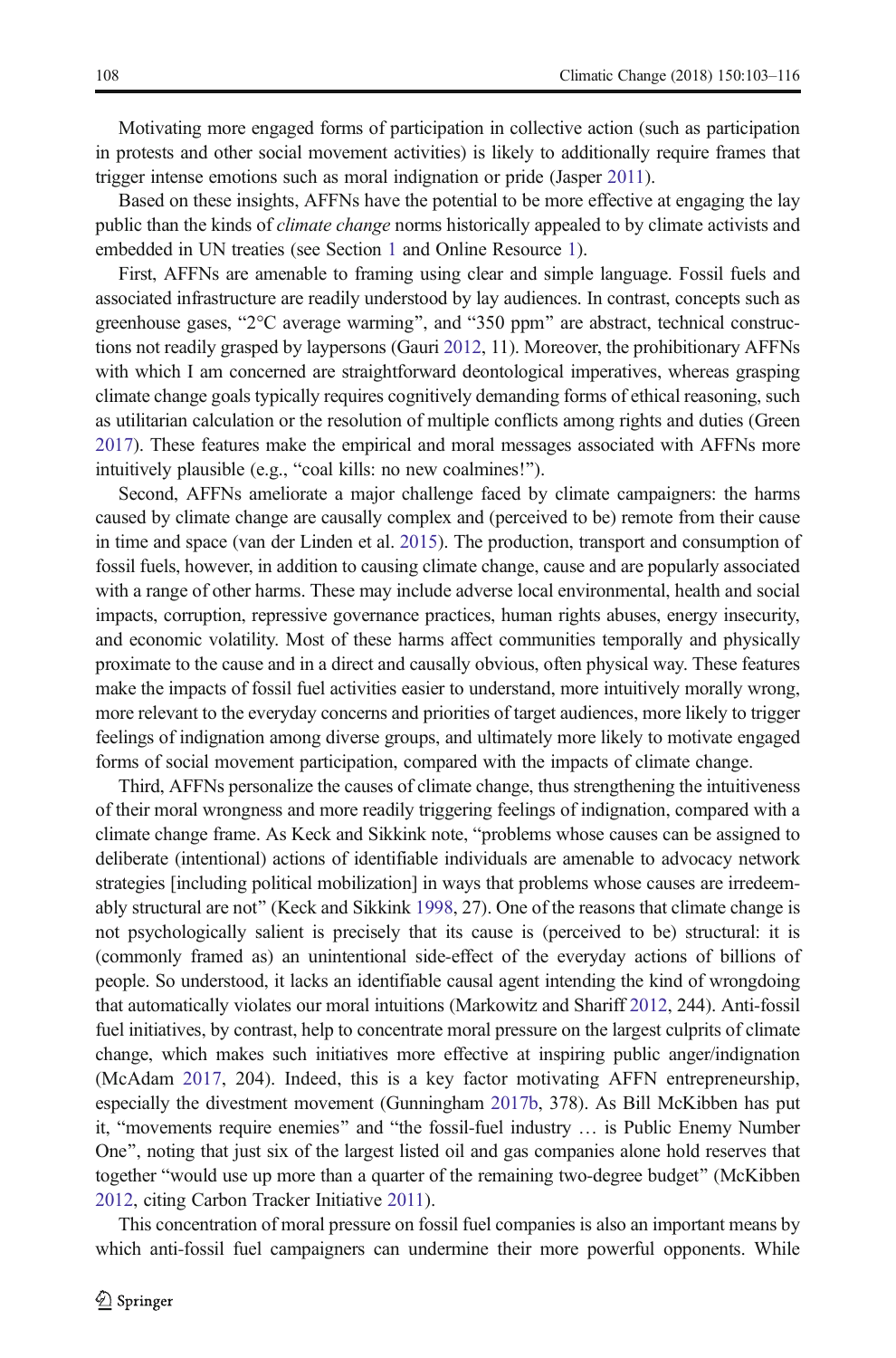activist groups cannot come close to matching the fossil fuel industry's financial resources, its elite political relationships or its "structural" power in our fossil fuel-dependent global economy, they typically do enjoy considerable "discursive" and "symbolic" power, meaning battles over ideas and legitimacy tend to be less one-sided (Gunningham [2017b,](#page-12-0) 382–85; Ayling [2017](#page-11-0)). Moralized anti-fossil fuel frames therefore play to activists' comparative advantage, threatening to stigmatize the fossil fuel industry in the eyes of the wider public (Ansar et al. [2013](#page-11-0); Seidman [2015](#page-13-0)) and to sap its legitimacy—a crucial intangible resource affecting its ability to realize its objectives (Ayling [2017,](#page-11-0) 351).

To counter the mounting moral pressure and mitigate the risk of stigmatization, threatened industries tend to deploy "moral" counter-frames that attempt to justify their harmful practices, and this is exactly what the fossil fuel industry is now doing (Ayling [2017,](#page-11-0) 358, 361; Jamieson [2017](#page-12-0); Seidman [2015](#page-13-0), 1033). Yet the industry's moral justifications are often transparently implausible, as with the coal industry's public relations campaign that casts its objectives in moral terms of helping the world's energy poor (e.g., Sheppard [2014\)](#page-13-0), and are thus easily debunked or parodied.<sup>12</sup> But the industry has also responded to the heightened moral pressure of anti-fossil fuel activism by doubling down on its use of more naked, instrumental forms of power. For example, political corruption and heavy-handed tactics to repress activist opposition have allegedly been deployed by proponents of the Keystone XL and Dakota Access Pipelines (Federman [2013;](#page-12-0) S. King [2016;](#page-12-0) Rainforest Action Network et al. [2017](#page-13-0), 52). Such tactics, in turn, further deplete the company/industry's legitimacy, undermine its "moral" counter-frames, and further increase the likelihood of stigmatization.

Empirical evidence suggests that the framing resonance and awareness-raising potential of AFFNs is strong. Survey evidence about energy sources in the USA and Australia, for example, supports the claim that anti-fossil fuel frames are likely to be more resonant than generic climate change frames (Anonymous [2016](#page-11-0); Ansolabehere and Konisky [2014](#page-11-0); Kennedy [2017](#page-12-0); Lewis [2017](#page-12-0)), and in China, local air pollution (caused by fossil fuels) is one of the highest issues of public concern (Wike and Stokes [2016](#page-13-0)). Case studies indicate the potential for proposed fossil fuel infrastructure to generate strong local opposition, conflict among opponents and proponents/supporters, and wider media attention (Bomberg [2017;](#page-11-0) Cheon and Urpelainen [2018](#page-11-0); Connor [2016;](#page-12-0) Connor et al. [2009](#page-12-0), 501–3; Ordner [2017\)](#page-13-0). The divestment movement, with its moralized anti-fossil fuel frame, has in a very short time, enhanced public discourse on climate change, increasing the traction of both anti-fossil fuel messages *and* more mainstream, liberal climate policy responses in public debate (Schifeling and Hoffman [2017](#page-13-0); see also Ayling and Gunningham [2017](#page-11-0); Gunningham [2017a](#page-12-0), 317–19; Seidman [2015](#page-13-0), 1030–34).

#### 3.1.2 Alliance-building and network-formation

AFFN-related frames also have advantages over traditional climate change frames with respect to alliance-building and network-formation. The multiple negative impacts of fossil fuels at multiple scales facilitate the building of strong, diverse alliances and networks whose constituents share a common opponent.

Case studies attest to the diversity of local-scale actors that can be incited to oppose fossil fuel projects, including residents, farmers, ranchers, indigenous peoples, church groups and health professionals (Bomberg [2017](#page-11-0); Cheon and Urpelainen [2018](#page-11-0); Connor [2016](#page-12-0); Connor et al. [2009](#page-12-0); Ordner [2017](#page-13-0)). The concrete, local struggles that unite these groups, moreover, raise the

 $\frac{12}{12}$  For another example, see Connor, Freeman and Higginbotham ([2009](#page-12-0), 502–503).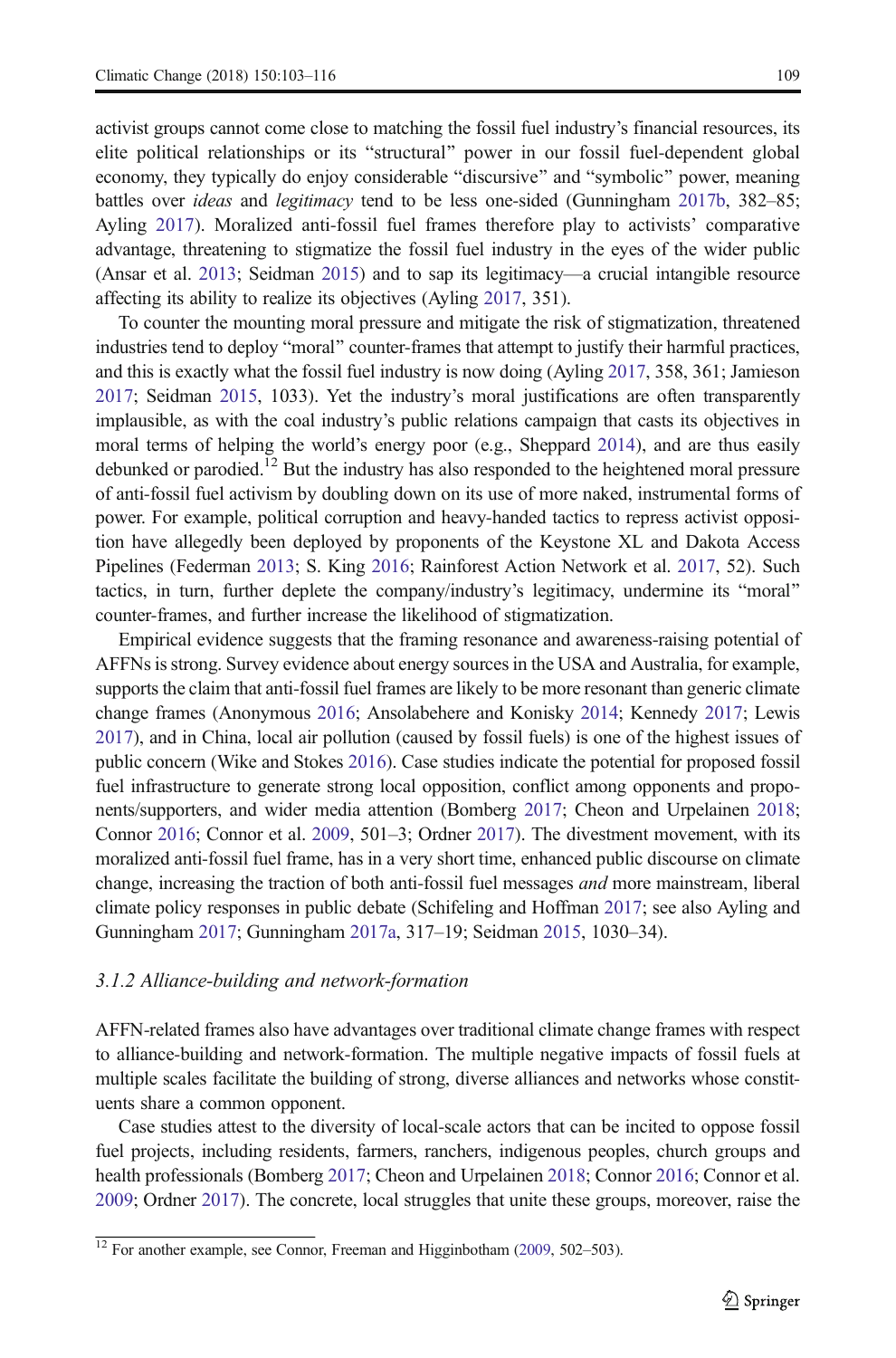<span id="page-7-0"></span>potential for "small victories" in ways that campaigns on climate change per se do not, and such victories reinforce the sense of hope and collective efficacy necessary to sustain social movement engagement over time (McAdam [2017,](#page-13-0) 205).

Anti-fossil fuel frames also facilitate alliance-building and multi-level network-formation between these local actors and larger environmental groups motivated primarily by the climate impacts of proposed projects (Bomberg [2017](#page-11-0); Connor [2016](#page-12-0), 239; Connor et al. [2009;](#page-12-0) Hopke [2016](#page-12-0)). The two have complementary resources that enhance the effectiveness of their combined activism: from the larger groups, the local actors can gain information, technical expertise, logistical support, access to policymakers, and access to loose networks at larger scales (national, regional, transnational and "translocal"); meanwhile, local actors bring local knowledge (e.g., of local fossil fuel impacts), denser, local-scale networks, and powerful symbolic resources (e.g., locally resonant stories, images and messengers) that global climate change campaigns often lack (Bomberg [2017;](#page-11-0) Connor [2016;](#page-12-0) Connor et al. [2009](#page-12-0); Hopke [2016](#page-12-0)). While these interactions among diverse constituencies sometimes create tensions (Connor [2016,](#page-12-0) 239), there is plenty of evidence that they can also *expand* the knowledge, concerns and identities of participants; farmers become climate activists, and climate activists becomes indigenous rights advocates, for example (Connor et al. [2009,](#page-12-0) 506–9; Ordner 2016, 162). These movement-building impacts are likely to have longer-term strategic benefits, irrespective of the outcomes of specific fossil fuel projects/campaigns (Connor et al. [2009,](#page-12-0) 506–9; Ordner 2016, 162).

The concentration of moral pressure onto target companies/industries, discussed earlier, can also undermine the latter's external relationships. Specifically, it can help to isolate them from private supporters and enabling institutions (e.g., sources of finance and cultural legitimacy) who may be more sensitive than fossil fuel companies themselves to the effects of such pressure on their own reputations, legitimacy and/or profits (Devers et al. [2009;](#page-12-0) King and Pearce [2010](#page-12-0), 255–56). AFFNs arguably have strong potential to achieve such effects, primarily through targeting institutional investors and educational, religious and cultural institutions that enable or support fossil fuels (Ayling and Gunningham [2017;](#page-11-0) Gunningham [2017b](#page-12-0); Seidman [2015](#page-13-0); and see, e.g., Rainforest Action Network et al. [2017\)](#page-13-0).

Ultimately, effective political mobilization against fossil fuel industry targets can cause delays to or cancelations of planned projects, and can raise political and legal risks that interact with economic variables to affect the viability of projects—as campaigns against US coal-fired power stations, Canadian tar sands projects, and north American pipeline projects attest (Cheon and Urpelainen [2018;](#page-11-0) Sanzillo et al. [2014](#page-13-0)). Such mobilization also has the potential to change electoral outcomes by shifting the composition of advocacy coalitions and altering public opinion, facilitating the (full or partial) institutionalization of specific movement goals into policy and/or enabling wider climate-energy policy shifts (Cheon and Urpelainen [2018](#page-11-0); Schifeling and Hoffman [2017](#page-13-0)). These domestic outcomes, in turn, can strengthen global AFFNs ("no new oil pipelines"; "phase out coal" etc.).

## 3.2 International socialization

The second set of processes by which AFFNs are likely to spread and affect states occurs at the international level and involves attempts by norm champions—and for simplicity I will here focus only on *state* norm champions—to socialize *other states* ("target states") to adopt an AFFN.

The analysis below makes the following assumptions, drawing on the literature on state socialization. First, it is assumed that the state is a corporate agent and that it is thus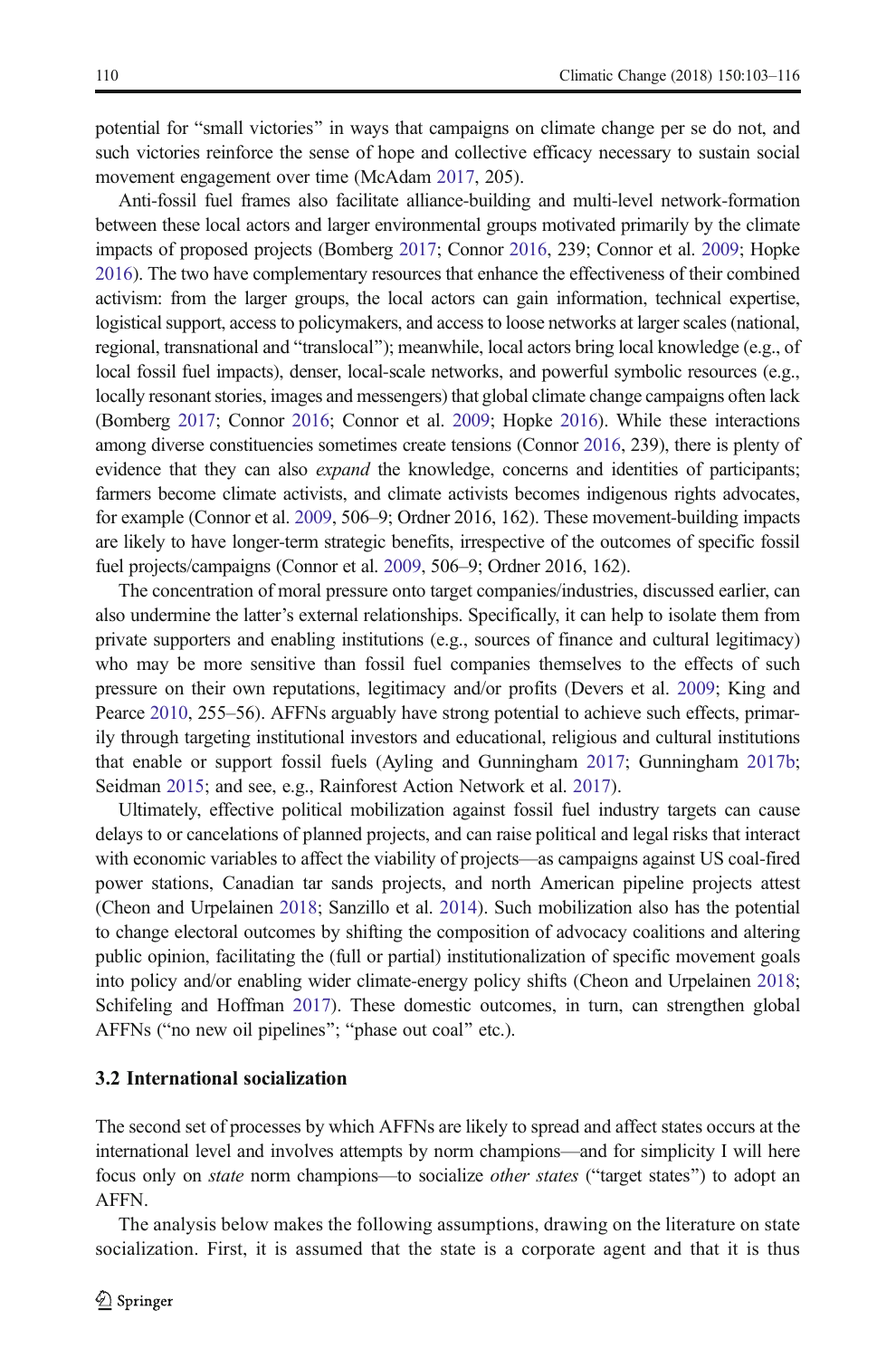meaningful to conceptualize it as a distinct agent, while recognizing that its behaviour is a function of many individual persons' behaviour and interactions (Flockhart [2006\)](#page-12-0). Second, following Flockhart ([2006](#page-12-0)), a distinction is drawn between a state's political elite (here defined as government officials) and the wider public, represented by the civil society (as depicted in Section [3.1,](#page-4-0) above). Third, it is assumed that the tactics by which a norm champion may seek to socialize a target state (via its government officials) include modeling appropriate behaviour (i.e. leading by example) (Thies [2003](#page-13-0), 548–49), *persua*sion (attempting to change another's mind using argument, without overt coercion) and social influence (eliciting pro-norm behavior through the distribution of social rewards and punishments such as praise/blame, esteem/disesteem, back-patting/opprobrium, inclu-sion/exclusion) (Johnston [2001,](#page-12-0) 496–506).<sup>13</sup> Together, these assumptions allow a more detailed specification of hypotheses about the micro-processes by which norm champions' socialization tactics induce target states to adopt AFFNs.

Fourth, it is assumed that the motivations of states to adopt norms in light of socialization tactics may range from, at one extreme, a dominant "logic of appropriateness", whereby the target state accepts that the new norm constitutes appropriate behaviour for it, in light of its perceived international identity or role conception (e.g. "developed state", "liberal state") to, at the other extreme, a dominant "logic of consequences", whereby the target state adopts the new norm because it rationally calculates that the benefits of doing so outweigh the costs (March and Olsen [1996](#page-13-0); cf. Choi [2015\)](#page-11-0). In practice, a mixture of these "ideal-type" motivations is typical, and states'/officials' particular mix of motivations will differ from context to context (Choi [2015](#page-11-0)). This assumption facilitates flexibility in the analysis of state motivations for adopting AFFNs, recognizing that appropriateness and consequence logics may be convergent in some cases, divergent in others (Choi [2015](#page-11-0), 120–22). It also facilitates rational choice analysis that aggregates social benefits (and costs) to states/officials, such as enhanced international reputation or status from adopting an AFFN, with *material* costs (and benefits), such as the domestic net economic costs of implementing such a norm (Johnston [2001,](#page-12-0) 502–6).

## 3.2.1 Targeting potential early adopters

It is hypothesized that, in the early stages of an AFFN's international diffusion, rational norm champion states will use a combination of persuasion and modeling to try to socialize early adopters, and will focus on target states that meet the following two criteria: (i) the target state has an international *identity* or role conception linked to strong climate action, such that nonadoption of the AFFN would be strongly dissonant  $(e.g., the state identities as a "climate"$ leader" or, more generally, a "progressive" state); and (ii) the perceived *material costs* to the target state from adopting the AFFN are low (e.g., the state is not a major producer or consumer of the relevant type of fossil fuel).

This hypothesis reflects the greater effectiveness of persuasion among like-minded peers relative to social influence tactics when a norm is not yet widely adopted among states (Johnston [2001,](#page-12-0) 509–10). Social influence tactics are likely to be relatively ineffective in the early stage of a norm's diffusion because the (international) social benefits accruing to early norm adopters are likely to be relatively low (Johnston [2001,](#page-12-0) 503–6). Accordingly, rational

<sup>&</sup>lt;sup>13</sup> This definition of socialization excludes *coercion* and the provision of *material incentives* (e.g. side-payments or sanctions). Scholars differ as to whether they include one or both of these within their definitions of socialization (compare, e.g., Flockhart [2006](#page-12-0); Johnston [2001;](#page-12-0) Thies [2003](#page-13-0), 548).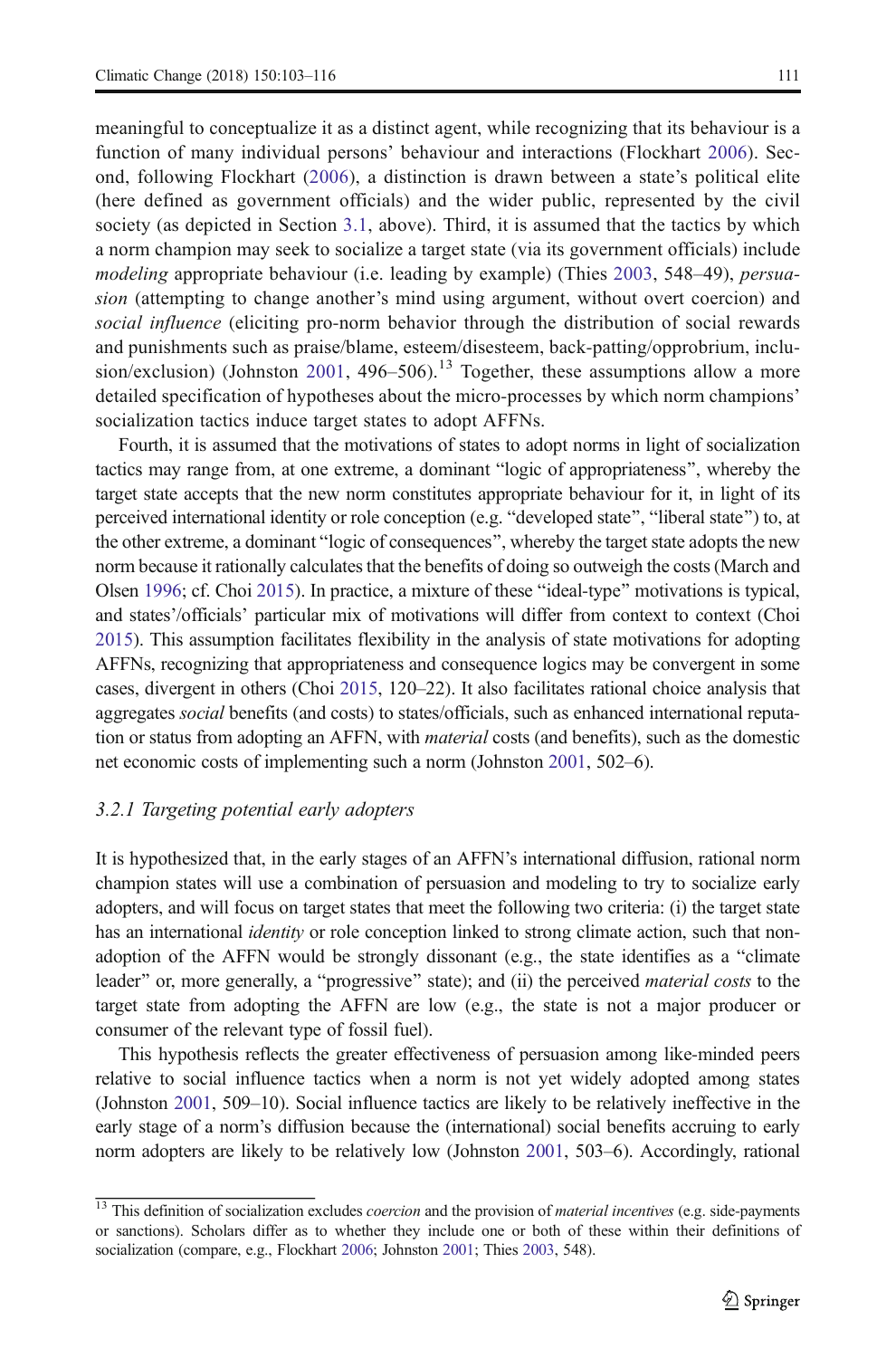AFFN champions will seek to persuade state peers who share a common (climate-progressive) identity and face low material costs to adopting the AFFN. Modeling appropriate behaviour also seems likely to be prevalent as an early stage tactic, as this allows for evidence of causal effectiveness to be accumulated and enhances norm champions' legitimacy, thus complementing persuasion tactics.

The launch at COP23 (November 2017) of the new Powering Past Coal Alliance illustrates the plausibility of this hypothesis. The Alliance consists of national and provincial governments committed to phasing out unabated coal-fired power generation within their jurisdiction. Led by the UK and Canada, the Alliance's founding members are mostly developed European countries, wealthier US and Canadian provinces, and small island developing states (Government of Canada [2017](#page-12-0)). Most of these jurisdictions have a pre-existing climateprogressive identity. And most have relatively few coal-fired power stations<sup>14</sup> meaning the material costs of adopting this AFFN are low. Modeling tactics were prominent among the Alliance's founding members: a number of them had made unilateral coal phase-out commitments prior to joining the alliance (see Littlecott and Webb [2017\)](#page-12-0), and the timing and fanfare associated with the launch at COP23 were clearly orchestrated to model appropriate behaviour (see Webb and Littlecott [2017](#page-13-0)). The Alliance Declaration, moreover, clearly states the intention of the founding members to use persuasion tactics to expand membership of the Alliance: it states that "We will also encourage our peers to join us in powering past coal to build a better world for our children and grandchildren", and declares the goal of having 50 members by COP24 in December 2018 (Government of Canada [2017](#page-12-0)).

## 3.2.2 Positive feedback effects: rising social costs of non-adoption, norm cascades, and domestic interactions

The diffusion of norms is not, however, simply a matter of persuading states, one-by-one; cases of successful international norm diffusion are characterized by positive feedback mechanisms. Specifically, we can expect the use of social influence tactics, and hence the identity dissonance and/or social costs (e.g., international opprobrium, reputational damage) to a nonadopting state, to grow as a function of the number of other states that have adopted the norm (Finnemore and Sikkink [1998,](#page-12-0) 902–4; Johnston [2001](#page-12-0), 503–10). This feature of norm diffusion gives rise to "tipping" dynamics: once a "critical mass" of states adopts a norm—possibly as a result of the norm's institutionalization—a "cascade" will be triggered, whereby many other states adopt it in rapid succession (Finnemore and Sikkink [1998](#page-12-0)). It is hypothesized that AFFNs will follow this norm diffusion pattern (albeit with variation and uncertainty as to the "critical mass" from norm to norm) among states for whom norm adoption motivations are mixed and divergent (Choi [2015,](#page-11-0) 120–22)—i.e., they have either a strong climate-progressive identity but high perceived material costs of adoption (Norway is perhaps a good example in relation to AFFNs pertaining to oil) or a weak climate-progressive identity but low perceived material costs of adoption. For such states, the rising social costs of non-adoption (social benefits of adoption) as the norm spreads are likely to tip them toward adoption.

Of course, there are likely to be holdout states that resist AFFNs' diffusion. We can hypothetically expect states with powerful and/or growing fossil fuel industries, and which do not identify as progressive climate leaders, to take such a position (Saudi Arabia and Russia are perhaps good examples). For such states, rational calculation is likely to be their dominant

<sup>&</sup>lt;sup>14</sup> Collectively, the signatories account for less than 3% of global coal use (Plumer and Popovich [2017\)](#page-13-0).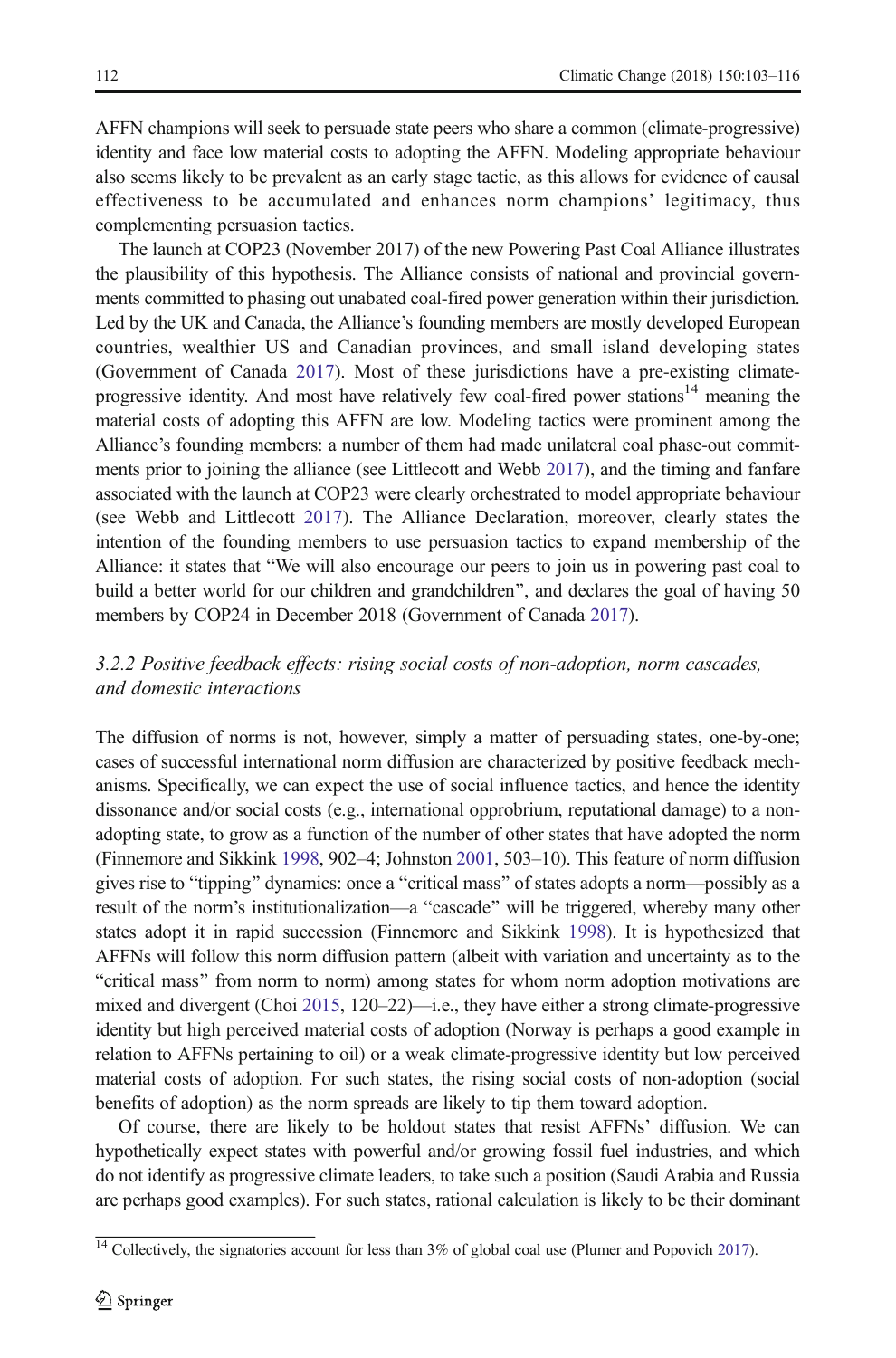motivation and the perceived material benefits of non-adoption are likely to exceed the associated social costs. Indeed, due to the operation of global market forces, the material economic benefits of non-cooperation are likely to *grow* as a function of the number of other states adopting AFFNs (Collier and Venables [2015](#page-11-0)).

AFFNs will not magically dissolve the material incentives for certain countries to produce and consume fossil fuels. The crucial point is, rather, that the feedback mechanisms associated with the spread of norms will nonetheless *affect* theses states. Theory on norm diffusion predicts that the *social* costs—to reputation, status etc.—on holdouts of failing to adopt a norm will become highly intense when only a few of them remain (Collier and Venables [2015](#page-11-0), 503– 4; Jacquet [2015,](#page-12-0) 71–74). Consequently, holdout states must spend considerable political/ diplomatic capital to mitigate international opprobrium (see, e.g., Klotz [2002](#page-12-0) on apartheid South Africa and pre-abolition USA). Over time, these costs can become unsustainable, leading to a change of position.

Additionally, these international pressures can have positive feedback effects within the civil society of holdout states that can also lead to a shift in position over time. These can be theorized as interactions between the international socialization processes discussed here and the domestic political mobilization processes discussed in Section [3.1.](#page-4-0) First, widely adopted global norms can provide a focal point around which civil society actors in holdout states can mobilize and which legitimizes their claims (Dai [2010](#page-12-0)). Second, widely adopted norms provide a benchmark against which a holdout state can be held accountable by third parties, including domestic civil society actors, even though that state has not adopted the norm. This further increases the moral and political pressure on states to adopt the norm (Dai [2010](#page-12-0); Keck and Sikkink [1998](#page-12-0), 24). As AFFNs become more widespread, opportunities will arise to test these hypotheses. Tracking the spread and effects of the Powering Past Coal Alliance (discussed above) would, for example, be a fruitful topic of future research.

## 4 Conclusion

This article has sought to draw attention to, and explain the logic of, an emerging and promising phenomenon in global climate governance. It has argued, first, that international structural conditions are more conducive than at any previous time to the spread of AFFNs (see Online Resource 1). In particular, AFFNs cohere with, and take forward, the logics of "political mobilization" and "peer pressure" at the heart of the Paris Agreement. Second, it argued that AFFNs are likely to continue to be originated and advocated by various kinds of norm entrepreneurs and champions. Third and most significantly, it identified two channels domestic political mobilization by civil society actors, and international socialization by states (and non-state actors)—by which AFFNs are most likely to spread widely throughout the international system, and to affect the identity-related considerations or rational calculations of states in the direction of limiting or reducing fossil fuel production or consumption.

AFFNs provide fertile ground for future multidisciplinary research in numerous directions. First, detailed case studies of specific anti-fossil fuel initiatives, and resulting AFFNs, would provide valuable tests of and refinements to the arguments developed here, while also contributing to the development of the wider literature on global moral norms. Second, comparative studies could help to identify systematic variation in the conditions affecting the strength of the causal mechanisms identified in Section [3.](#page-3-0) For example, domestic civil society mobilization is likely to be less effective in countries where the political space for such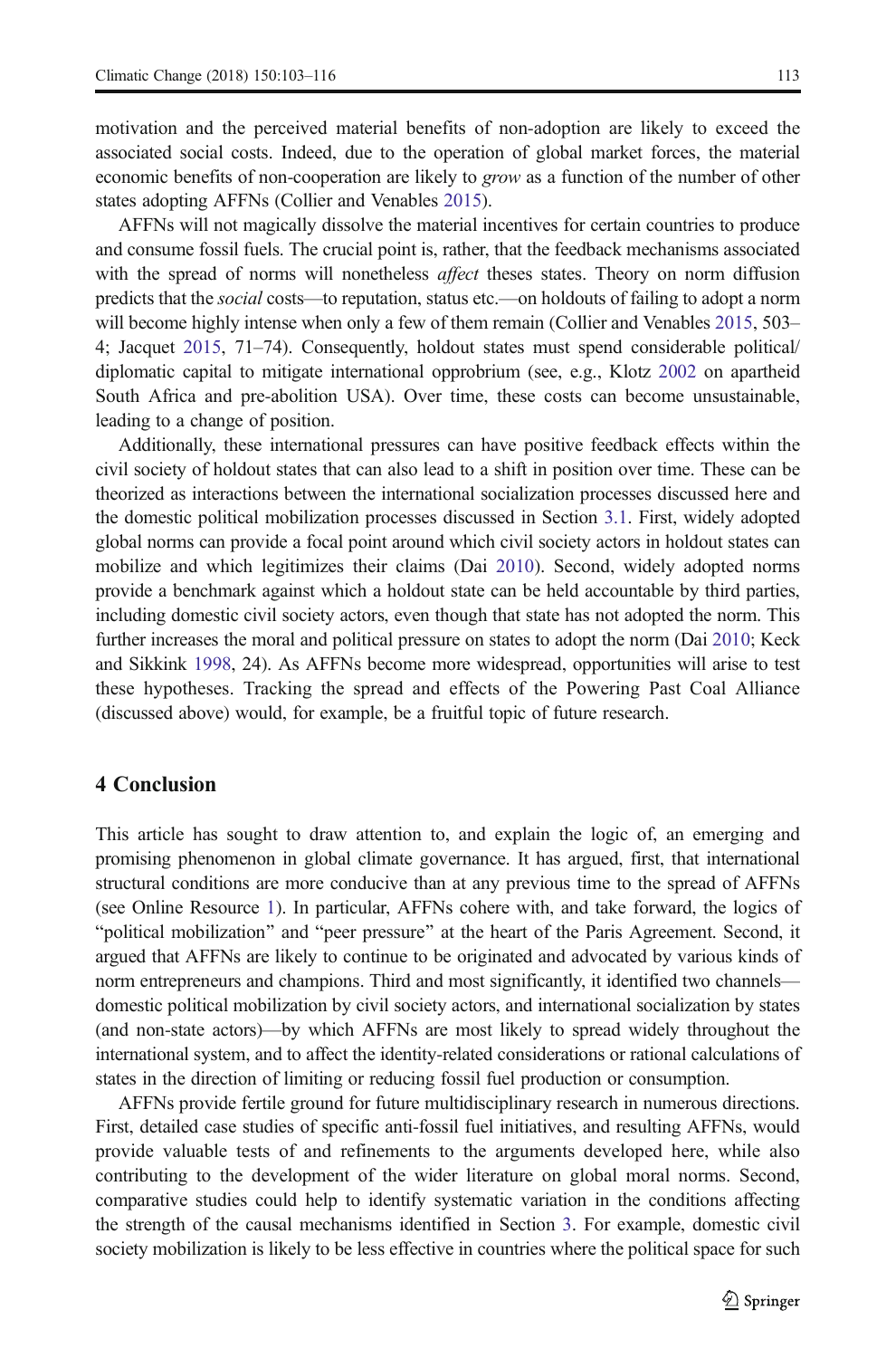<span id="page-11-0"></span>mobilization is narrow (Falkner [2016](#page-12-0), 1123; Flockhart [2006](#page-12-0), 105–8). Third, more research is needed on the complementarities and/or tensions between AFFNs (the "negative" goals) and other desirable climate-related norms, frames and initiatives, such as 100% renewable energy / green transformation (the "positive" goals) and "just transition" (the hinge between the negative and positive goals) (Green [2017](#page-12-0); see Online Resource 1, sec. 3).

It is hoped that this article will contribute to a greater understanding among climate governance scholars of this promising new mode of climate governance, will tempt international relations scholars of moral norms to engage more closely with climate and energy issues, and will assist AFFN champions to maximize the effects of their initiatives to mobilize civil society and socialize states.

Acknowledgements I am grateful to Christian Downie, Robert Falkner, Michael Lazarus, Stephen Minas, Elizabeth Morrow, Harro van Asselt and three anonymous reviewers for helpful comments on drafts of the paper. Lindsey Allen, Tzeporah Berman, Richard Denniss and Tom Swann provided useful suggestions regarding antifossil fuel initiatives. Daniel Wiseman provided helpful research assistance toward the first draft, which was presented at the conference on Fossil Fuel Supply and Climate Policy at Oxford in September 2016. I gratefully acknowledge the support of The Australia Institute, which provided a small grant for that research assistance.

Open Access This article is distributed under the terms of the Creative Commons Attribution 4.0 International License (http://creativecommons.org/licenses/by/4.0/), which permits unrestricted use, distribution, and reproduction in any medium, provided you give appropriate credit to the original author(s) and the source, provide a link to the Creative Commons license, and indicate if changes were made.

## **References**

Andonova LB, Betsill MM, Bulkeley H (2009) Transnational climate governance. Glob Environ Polit 9(2):52–73 Anonymous (2016) Factsheet: Australians strongly back renewable energy and a plan to manage the phase-out of

- coal stations. The Climate Institute. [http://www.climateinstitute.org.au/verve/\\_resources/CoN\\_2016\\_](http://www.climateinstitute.org.au/verve/_resources/CoN_2016_Energy_Factsheet_26092016.pdf) [Energy\\_Factsheet\\_26092016.pdf](http://www.climateinstitute.org.au/verve/_resources/CoN_2016_Energy_Factsheet_26092016.pdf)
- Ansar A, Caldecott B, Tilbury J (2013) Stranded assets and the fossil fuel divestment campaign: what does divestment mean for the valuation of fossil fuel assets? Smith School for Enterprise & Environment, Oxford
- Ansolabehere S, Konisky DM (2014) Cheap and clean: how Americans think about energy in the age of global warming. MIT Press, Cambridge, MA
- Ayling J (2017) A contest for legitimacy: the divestment movement and the fossil fuel industry. Law & Policy 39(4):349–371
- Ayling J, Gunningham N (2017) Non-state governance and climate policy: the fossil fuel divestment movement. Clim Pol 17(2):131–149
- Bäckstrand K, Lövbrand E (2015) Research handbook on climate governance. Edward Elgar
- Benford RD, Snow DA (2000) Framing processes and social movements: an overview and assessment. Annu Rev Sociol 26:611–639
- Blondeel M, Van de Graaf T (2018) Toward a global coal mining moratorium? A comparative analysis of coal mining policies in the US, China, India, and Australia. Climatic Change. [https://doi.org/10.1007/s10584-](https://doi.org/10.1007/s10584-017-2135-5) [017-2135-5](https://doi.org/10.1007/s10584-017-2135-5)
- Bomberg E (2012) Mind the (mobilization) gap: comparing climate activism in the United States and European Union. Rev Policy Res 29(3):408–430
- Bomberg E (2017) Shale we drill? Discourse dynamics in UK fracking debates. J Environ Policy Plan 19(1):72–88
- Caney S (2014) Two kinds of climate justice: avoiding harm and sharing burdens. J Polit Philos 22(2):125–149
- Carbon Tracker Initiative (2011) Unburnable Carbon Are the World's Financial Markets Carrying a Carbon Bubble? [http://www.carbontracker.org/wp-content/uploads/downloads/2011/07/Unburnable-Carbon-Full](http://www.carbontracker.org/wp-content/uploads/downloads/2011/07/Unburnable-Carbon-Full-rev2.pdf)[rev2.pdf](http://www.carbontracker.org/wp-content/uploads/downloads/2011/07/Unburnable-Carbon-Full-rev2.pdf)
- Cheon A, Urpelainen J (2018). Activism and the Fossil Fuel Industry. Routledge

Choi J (2015) Rationality, norms and identity in international relations. Int Polit 52(1):110–127

Collier P, Venables AJ (2015) Closing coal: economic and moral incentives. Oxf Rev Econ Policy 30(3):492–512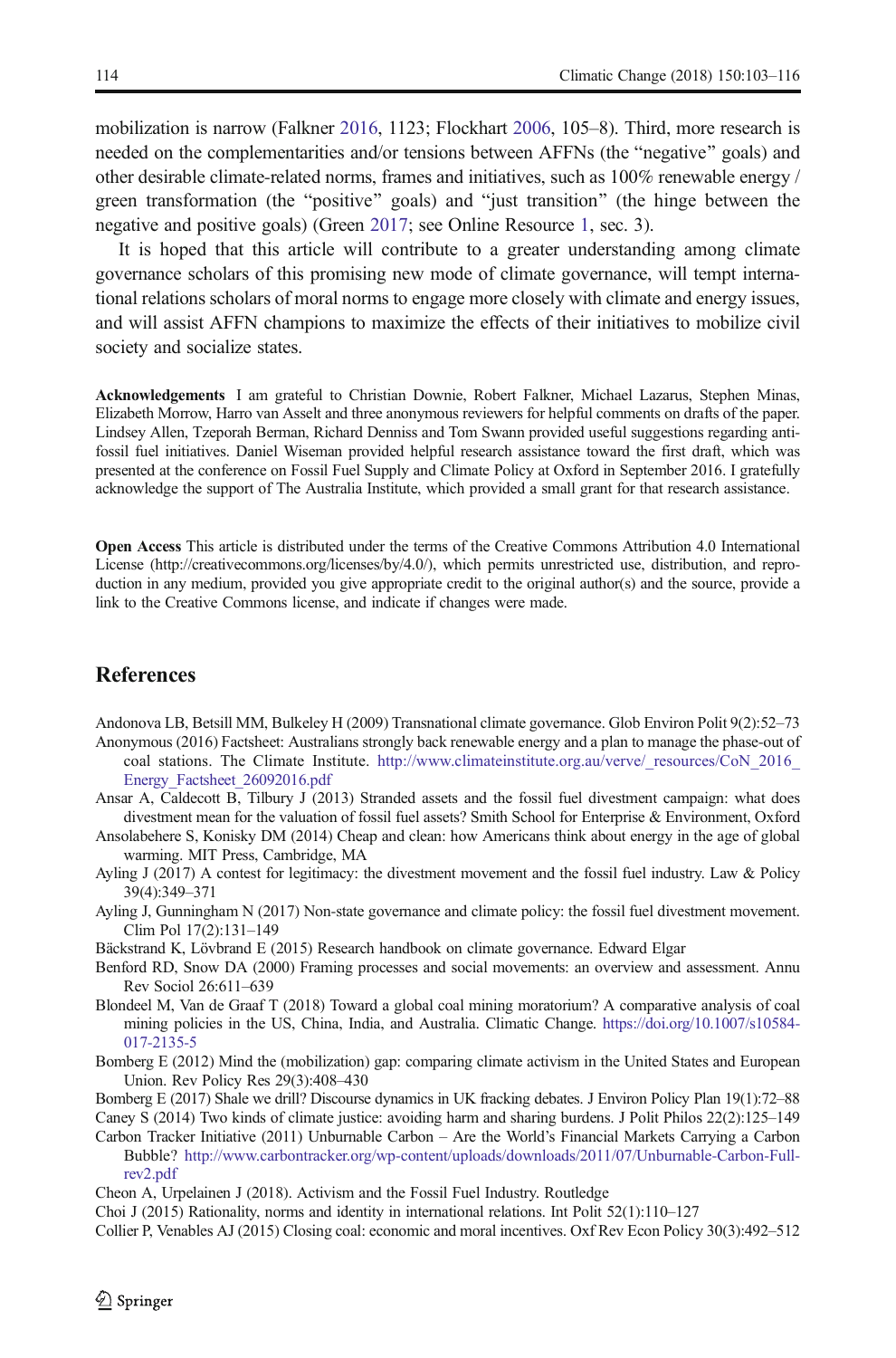- <span id="page-12-0"></span>Connor L (2016) Energy futures, state planning policies and coal mine contests in rural New South Wales. Energy Policy 99:233–241
- Connor L, Freeman S, Higginbotham N (2009) Not just a coalmine: shifting grounds of community opposition to coal Mining in Southeastern Australia. Ethnos 74(4):490–513
- Corner A, Markowitz E, Pidgeon N (2014) Public engagement with climate change: the role of human values. WIREs Clim Change 5(3):411–422
- Dai X (2010) Global regime and national change. Clim Pol 10(6):622–637
- Devers CE, Dewett T, Mishina Y, Belsito CA (2009) A general theory of organizational stigma. Organ Sci 20(1): 154–171
- Drahos P, Downie C (2016) Regulatory unilateralism: arguments for going it alone on climate change. Global Pol 8(1):32–40
- Falkner R (2016) The Paris agreement and the new logic of international climate politics. Int Aff 92(5): 1107–1125
- Federman A (2013) The fossil fuel industry's secret war on environmental activists. [Salon.com](http://salon.com). [http://www.](http://www.salon.com/2013/08/08/the_fossil_fuel_industrys_secret_war_on_environmental_activists_partner/) [salon.com/2013/08/08/the\\_fossil\\_fuel\\_industrys\\_secret\\_war\\_on\\_environmental\\_activists\\_partner/](http://www.salon.com/2013/08/08/the_fossil_fuel_industrys_secret_war_on_environmental_activists_partner/)
- Finnemore M, Sikkink K (1998) International norm dynamics and political change. Int Organ 52(4):887–917
- Fitzsimmons S (2009) A rational-constructivist explanation for the evolution and decline of the norm against mercenarism. J Mil Strateg Stud 11(4):1–35.
- Flockhart T (2006) 'Complex socialization': a framework for the study of state socialization. Eur J Int Relat 12(1):89–118
- Gauri V (2012) MDGs That Nudge: The Millennium Development Goals, Popular Mobilization, and the Post-2015 Development Framework. Policy Research Working Paper No. 6282, World Bank, Washington, DC
- Government of Canada (2017) Powering Past Coal Alliance Declaration. [https://www.canada.](https://www.canada.ca/en/services/environment/weather/climatechange/canada-international-action/coal-phase-out/alliance-declaration.html) [ca/en/services/environment/weather/climatechange/canada-international-action/coal-phase-out/alliance](https://www.canada.ca/en/services/environment/weather/climatechange/canada-international-action/coal-phase-out/alliance-declaration.html)[declaration.html](https://www.canada.ca/en/services/environment/weather/climatechange/canada-international-action/coal-phase-out/alliance-declaration.html)
- Green F (2017) The Normative Foundations of Climate Legislation. In: Averchenkova A, Fankhauser S, Nachmany M (eds) Trends in climate change legislation. Edward Elgar, London, pp 85–107
- Gunningham N (2017a) Review essay: divestment, nonstate governance, and climate change. Law Policy 39(4): 309–324
- Gunningham N (2017b) Building norms from the grassroots up: divestment, expressive politics, and climate change. Law Policy 39(4):372–392
- Gurría A (2015) Overcoming climate change and unleashing a dynamic, zero-carbon economy. The OECD Obs 304:2–3
- Herbst-Bayliss S (2016) IMF's Lagarde eyes subsidies, simple things to tackle climate change. Reuters. <http://www.reuters.com/article/us-imf-lagarde-idUSKCN0W62OI>
- Hopke JE (2016) Translocal anti-fracking activism: an exploration of network structure and tie content. Environ Commun 10(3):380–394
- Jacquet J (2015) Is shame necessary? New uses for an old tool. Penguin Books, London
- Jamieson D (2017) Slavery, carbon, and moral progress. Ethical Theory Moral Pract 20(1):169–183
- Jasper JM (2011) Emotions and social movements: twenty years of theory and research. Annu Rev Sociol 37(1): 285–303
- Johnston AI (2001) Treating international institutions as social environments. Int Stud Q 45:487–515
- Keck ME, Sikkink K (1998) Activists beyond borders: advocacy networks in international politics. Cornell University Press, Ithaca, NY
- Kennedy B (2017) Two-thirds of Americans give priority to developing alternative energy over fossil fuels. Pew Research Centre. [http://www.pewresearch.org/fact-tank/2017/01/23/two-thirds-of-americans-give-priority](http://www.pewresearch.org/fact-tank/2017/01/23/two-thirds-of-americans-give-priority-to-developing-alternative-energy-over-fossil-fuels/)[to-developing-alternative-energy-over-fossil-fuels/](http://www.pewresearch.org/fact-tank/2017/01/23/two-thirds-of-americans-give-priority-to-developing-alternative-energy-over-fossil-fuels/)
- King E (2014) World Bank chief backs fossil fuel divestment drive. Climate Home. [http://www.](http://www.climatechangenews.com/2014/01/27/world-bank-chief-backs-fossil-fuel-divestment-drive/) [climatechangenews.com/2014/01/27/world-bank-chief-backs-fossil-fuel-divestment-drive/](http://www.climatechangenews.com/2014/01/27/world-bank-chief-backs-fossil-fuel-divestment-drive/)
- King S (2016) Crossing the fossil fuel industry could now get you locked up—for decades. ACLU. [https://www.](https://www.aclu.org/blog/speak-freely/crossing-fossil-fuel-industry-could-now-get-you-locked-decades) [aclu.org/blog/speak-freely/crossing-fossil-fuel-industry-could-now-get-you-locked-decades](https://www.aclu.org/blog/speak-freely/crossing-fossil-fuel-industry-could-now-get-you-locked-decades)
- King BG, Pearce NA (2010) The contentiousness of markets: politics, social movements, and institutional change in markets. Annu Rev Sociol 36:249–267
- Klotz A (2002) Transnational activism and global transformations: the anti-apartheid and abolitionist experiences. Eur J Int Relat 8(1):49–76
- Lewis P (2017) The Canberra Coal Club ignores what most people know: the future will be clean and smart. The Guardian (Australia). [https://www.theguardian.com/commentisfree/2017/feb/21/the-canberra-coal-club](https://www.theguardian.com/commentisfree/2017/feb/21/the-canberra-coal-club-ignores-what-most-people-know-the-future-will-be-clean-and-smart?CMP=share_btn_fb)[ignores-what-most-people-know-the-future-will-be-clean-and-smart?CMP=share\\_btn\\_fb](https://www.theguardian.com/commentisfree/2017/feb/21/the-canberra-coal-club-ignores-what-most-people-know-the-future-will-be-clean-and-smart?CMP=share_btn_fb)
- Littlecott C, Webb M (2017) Accelerating Coal Phase Out: The OECD Context. E3G Briefing Paper. [https://www.e3g.org/docs/Accelerating\\_Coal\\_Phase\\_Out\\_-\\_the\\_OECD\\_context\\_18\\_09\\_17.pdf](https://www.e3g.org/docs/Accelerating_Coal_Phase_Out_-_the_OECD_context_18_09_17.pdf)